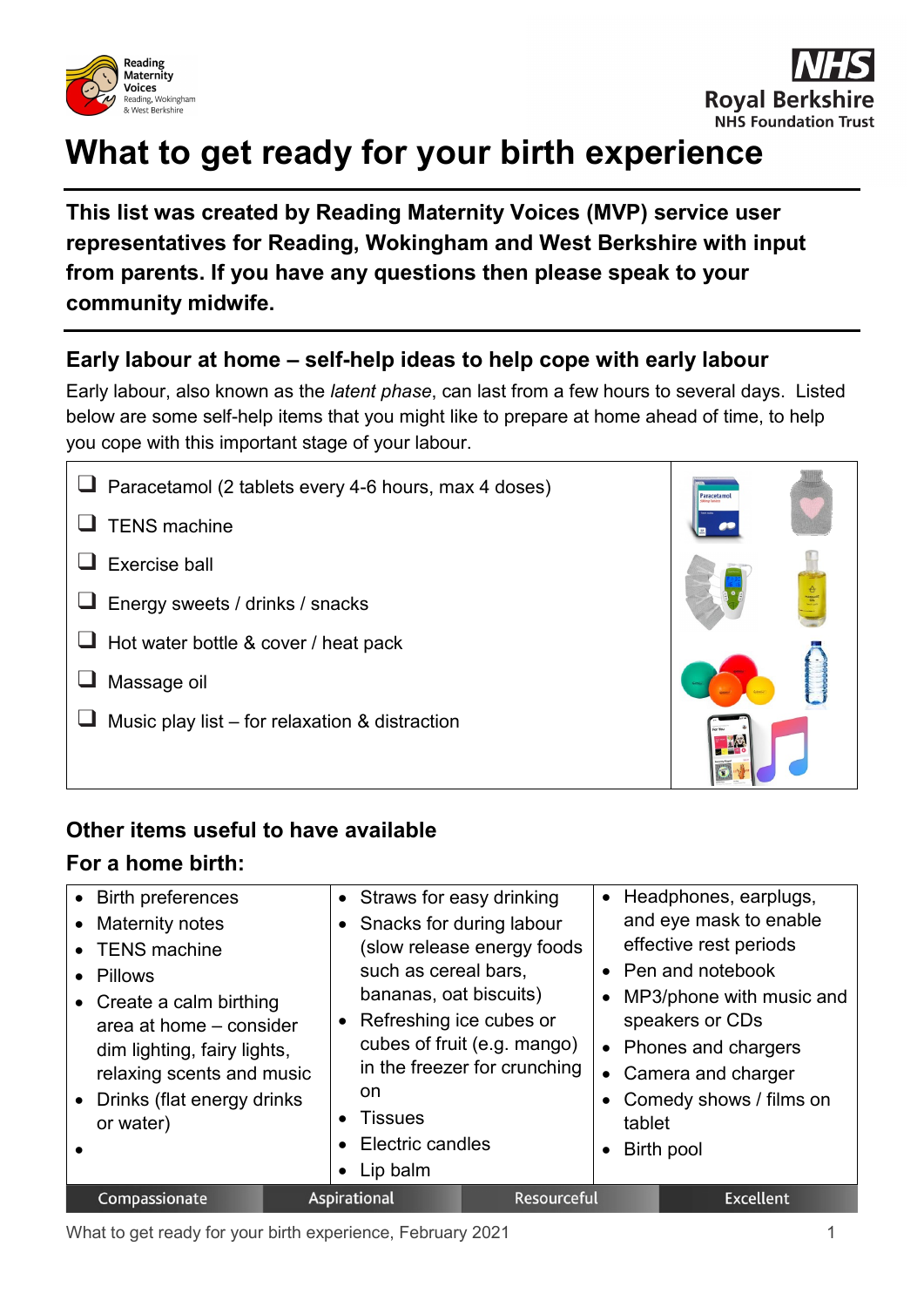| For a home birth (continued): |                             |                                         |  |  |  |
|-------------------------------|-----------------------------|-----------------------------------------|--|--|--|
| • Books / audiobook /         | • Hand cream                | • New liner for birth pool              |  |  |  |
| magazines                     | • Massage oil               | • Filling and emptying kit for          |  |  |  |
| • Hypnosis tracks/CDs         | • Hairband to tie up hair   | birth pool                              |  |  |  |
| <b>Birth ball</b>             | Old towels/sheets           | • Swimwear for use in the               |  |  |  |
| • Cooling gel packs           | Disposable change mats      | birthing pool                           |  |  |  |
| <b>Flannels</b>               | Ground sheet or polythene   | • Swimwear for birthing                 |  |  |  |
| • Hand held fan               | dust sheet with an old      | companion in case they                  |  |  |  |
| • Comfortable clothes to      | duvet or blanket on top for | want to go in the pool with             |  |  |  |
| labour in (does not need to   | comfort                     | you                                     |  |  |  |
| be nightwear)                 |                             | Mirror for use under water<br>$\bullet$ |  |  |  |
| • Hot water bottle            |                             | • Torch for use if lighting is          |  |  |  |
| • Microwaveable wheat bag     |                             | dimmed                                  |  |  |  |

# **For a hospital birth:**

| • Birth preferences<br>Maternity notes<br><b>TENS</b> machine<br>• Pillows or a pillow case to<br>put on a hospital pillow for<br>comfort<br>• Own small comforting<br>blanket<br>• Comfortable clothes to<br>labour in (does not need to<br>be nightwear)<br>• Drinks during labour (flat<br>energy drinks or water)<br>• Straws for easy drinking<br>• Snacks for labour (slow<br>release energy foods such<br>as cereal bars, bananas,<br>oat biscuits) | • Headphones, earplugs,<br>eye mask to enable<br>effective rest periods<br>• Pen and notebook<br>MP3 / phone with music<br>and speakers or CDs*<br><b>Phones and chargers</b><br>Camera and charger<br>Books / audiobook /<br>magazines<br>Comedy shows/films on<br>tablet<br>Hypnosis tracks/CDs*<br>Electric candles<br>• Your own birth ball*,<br>unless you are happy to<br>use one provided for you | Cooling gel packs<br>$\bullet$<br><b>Flannels</b><br>Hand held fan for keeping<br>cool<br>• Hot water bottle<br>Microwaveable wheat bag<br><b>Tissues</b><br>Lip balm<br>Hand cream<br>Massage oil<br>Hairband to tie up hair<br>Comforting photo<br>Swimwear for use in the<br>birthing pool |
|------------------------------------------------------------------------------------------------------------------------------------------------------------------------------------------------------------------------------------------------------------------------------------------------------------------------------------------------------------------------------------------------------------------------------------------------------------|----------------------------------------------------------------------------------------------------------------------------------------------------------------------------------------------------------------------------------------------------------------------------------------------------------------------------------------------------------------------------------------------------------|-----------------------------------------------------------------------------------------------------------------------------------------------------------------------------------------------------------------------------------------------------------------------------------------------|
|------------------------------------------------------------------------------------------------------------------------------------------------------------------------------------------------------------------------------------------------------------------------------------------------------------------------------------------------------------------------------------------------------------------------------------------------------------|----------------------------------------------------------------------------------------------------------------------------------------------------------------------------------------------------------------------------------------------------------------------------------------------------------------------------------------------------------------------------------------------------------|-----------------------------------------------------------------------------------------------------------------------------------------------------------------------------------------------------------------------------------------------------------------------------------------------|

*\*Both the Obstetric Unit and Rushey Midwifery-Led Unit have birthing balls available to use, and also a variety of aromatherapy oils available. Any items brought into the hospital are done so at your own risk and RBFT cannot accept any responsibility for any loss or theft.*

#### **For birth partner**

• Items to freshen up with toothbrush and toothpaste, deodorant, a change of top.

| Compassionate |  | <b>Aspirational</b> |  | <b>Resourceful</b> | <b>Excellent</b> |                             |  |  |
|---------------|--|---------------------|--|--------------------|------------------|-----------------------------|--|--|
| <b>A</b>      |  |                     |  |                    |                  | $\sim$ $\sim$ $\sim$ $\sim$ |  |  |